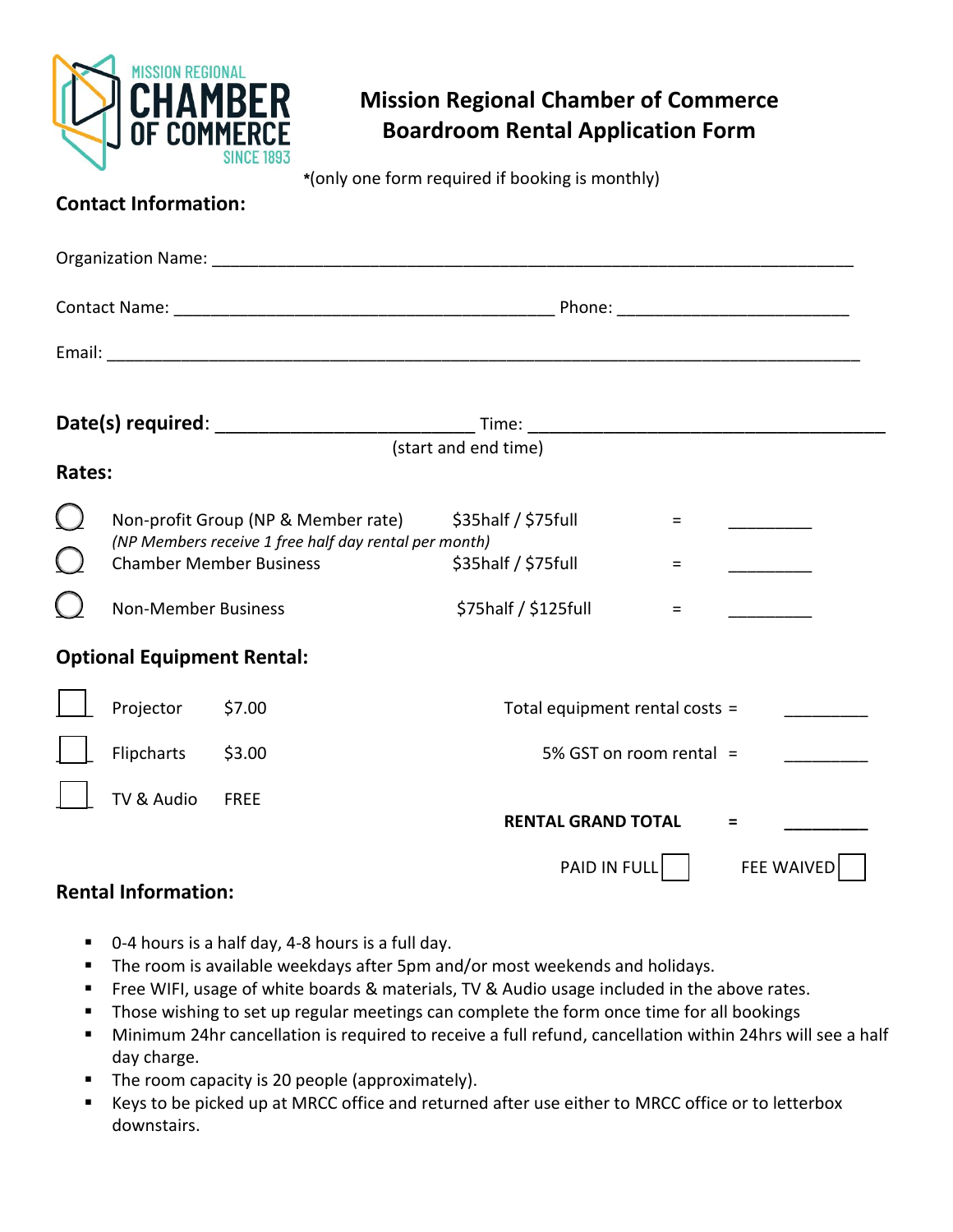

## **Mission Regional Chamber of Commerce Covid-19 Safety Protocols**

**1)** Before you enter the Mission Regional Chamber of Commerce (MRCC) boardroom, you must ensure that you are not experiencing any of the following Covid-19 symptoms:

- Are you experiencing any symptoms of Covid-19 (including but not limited to coughing, shortness of breath, fever, chills, loss of taste of smell…etc)?
- Has anyone in your household experienced any symptoms of Covid-19 in the past 14 days?
- In the past 14 days, have you been identified as a close contact of someone with suspected or confirmed COVID-19?
- Have you travelled outside of Canada in the past 14 days or been in contact with someone who has travelled outside of Canada in the past 14 days?

If you answer 'yes' to any of these questions please do not enter the MRCC boardroom

**2)** Upon entering the boardroom please ensure that you wear a mask at all times unless eating or drinking.

**3)** Upon entering the boardroom, please ensure that you sanitize your hands with the provided hand sanitizer.

**4)** Please ensure that while you use the MRCC boardroom, you maintain proper social distancing.

**5)** Before using any of the kitchenette equipment or serving food, please ensure that you sanitize your hands with the provided hand sanitizer.

**6)** When you've finished using the kitchenette supplies (mugs, silverware, plates…etc) please wash them with hot water and soap and place in the drying rack.

**7)** When you've finished using the fridge, microwave, and sink area, please wipe down with the provided sanitary wipes.

**8)** When you and your team are finished using the MRCC boardroom, please wipe down the tables, chairs, and other equipment used with the provided sanitary wipes.

**9)** When you are finished with the MRCC boardroom, please wipe down all the doorknobs and door handles with the provided sanitary wipes.

**10)** Please make a list of contact information (names and phone numbers) of your attendees in the case of a Covid-19 outbreak.